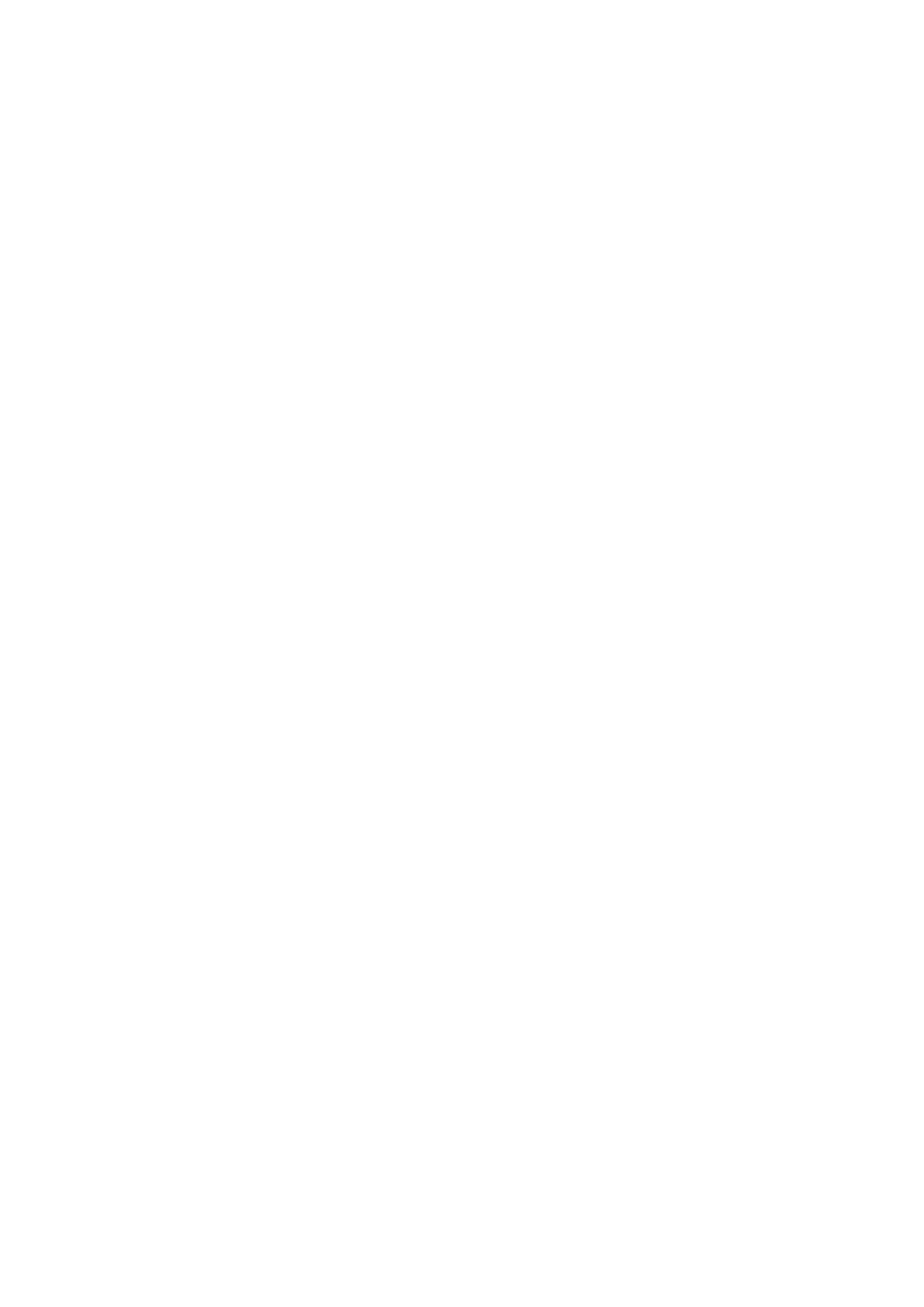#### **INSTRUCTIONS AND INFORMATION**

Read the following instructions carefully before answering the questions.

- 1. This question paper consists of FOUR questions. Answer ALL the questions.
- 2. QUESTIONS 2.2.2 must be answered on the attached ANNEXURE A. Write your name in the spaces provided and hand in the annexure with the ANSWER BOOK.
- 3. Number the questions correctly according to the numbering system used in this question paper.
- 4. An approved calculator (non-programmable and non-graphical) may be used, unless stated otherwise.
- 5. ALL calculations must be shown clearly.
- 6. ALL the final answers must be rounded off to TWO decimal places, unless stated otherwise.
- 7. Start EACH question on a NEW page.
- 8. Write neatly and legibly.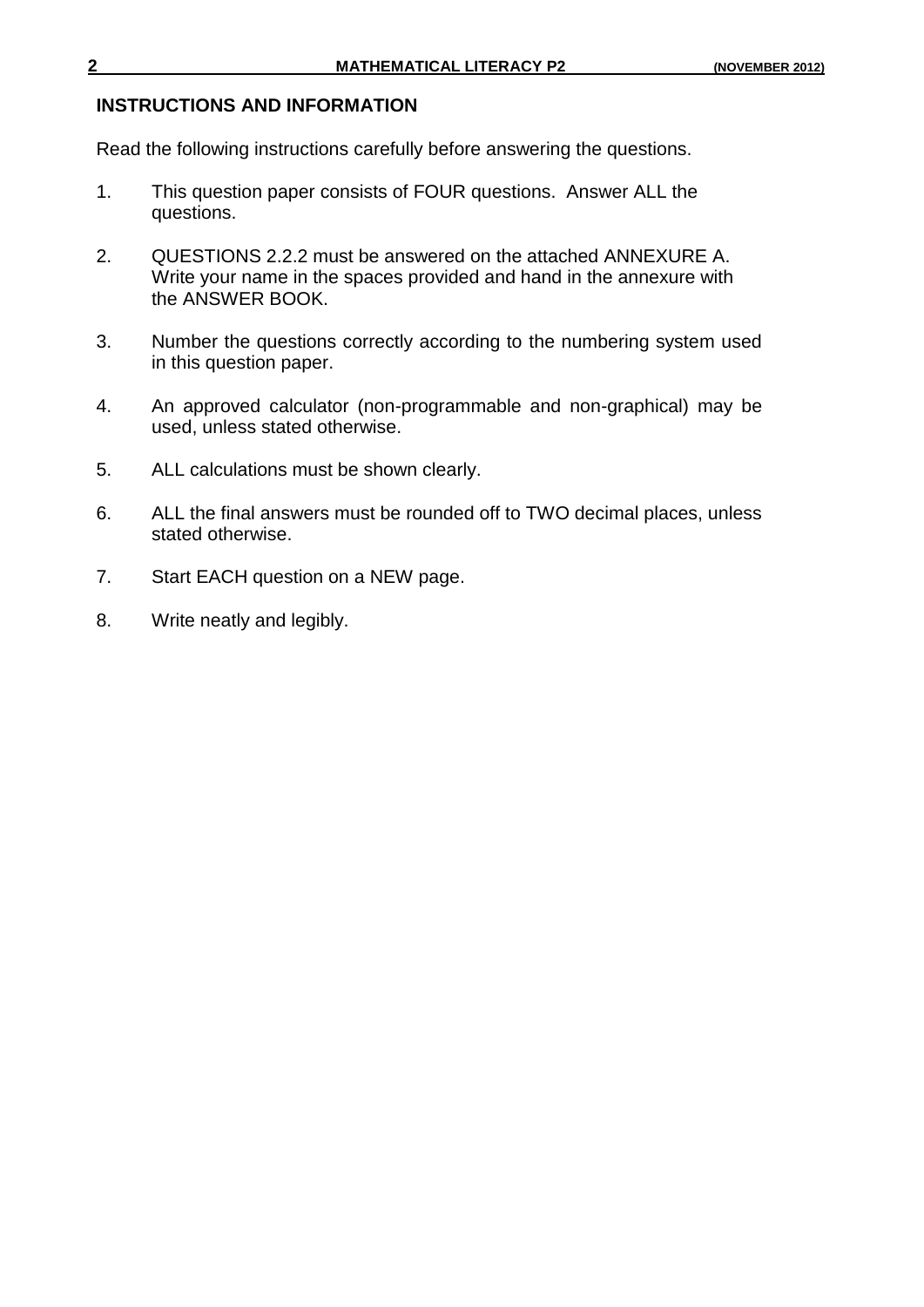Gretchen has decided to eat healthier by substituting her red meat diet with that of ostrich meat. Ostrich meat is fat-free, low in calories and cholesterol, while being rich in protein.

1.1 Gretchen is collecting all the recipes for cooking with ostrich meat. The following is a recipe for **Ostrich Fillet in Naartjie Sauce**.

## *Serves 4 people*

1 *lb* (pound) 2 *oz* (ounce) Ostrich Fillet 1½ *tsp* beef stock powder Juice and grated peel of 1 large orange 60 *mℓ* vinegar 1 *tbsp* honey 2 *tbsp* olive oil 1 can naartijes *Salt and freshly ground pepper to taste*

- 1.1.1 While Grecthen is preparing the recipe, the only measuring spoon that she has is a 5 *mℓ* teaspoon (*tsp*). The recipe requires 2 tablespoons (*tbsp*) of olive oil. How many teaspoons of olive oil will Grecthen use if  $1 tbsp = 15 ml?$  (3)
- 1.1.2 How many cans of naartjies will be used if Gretchen prepares the recipe for 20 people? (2)
- 1.1.3 According to the recipe Gretchen has to preheat the oven to 400 ºF (Fahrenheit). Her stove's temperature is in degrees Celsius (ºC) and she sets it to 220 ºC. Show by using the formula below whether Gretchen used the correct temperature setting in ºC.

**Formula;**  ${}^{\circ}F = {}^{\circ}C x 1, 8 + 32$ 

Give your answer to the nearest 10<sup>o</sup>. (4)

1.2 In South Africa meat is sold in kilograms (*kg*). Convert the ostrich fillet needed for the recipe to determine how many kilograms of ostrich fillet Gretchen has to buy. Give your final answer to 1 decimal place.

Use the following information:

1 *lb* = 0,45359 *kg*  $1 \text{ oz} = 0.0625 \text{ lb}$  (5)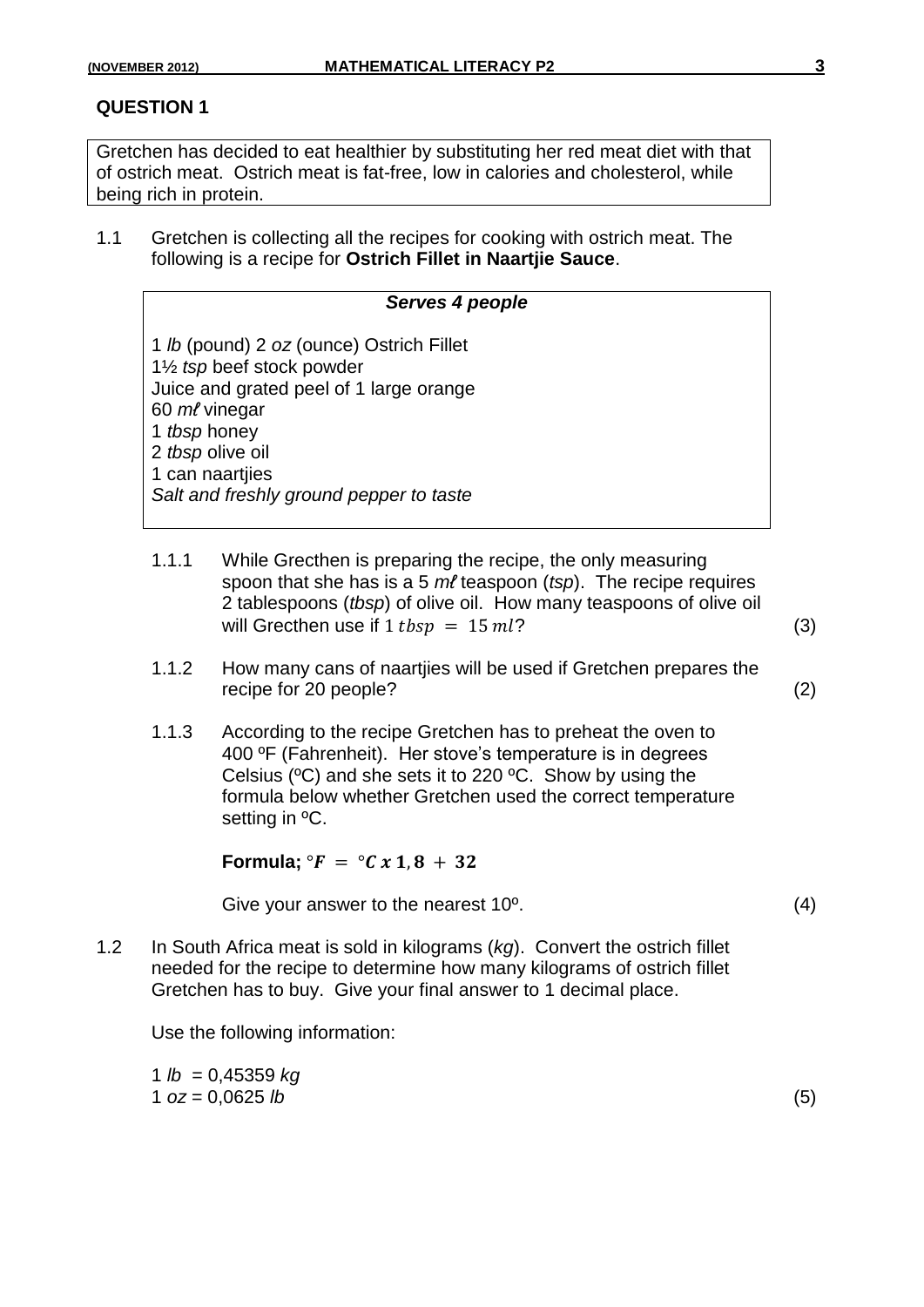(5)

1.3 When the dish is completely cooked, it has a capacity of 1,5 *litre*. Gretchen wants to transfer it to a round serving dish as illustrated in the diagram below (not drawn to scale). The diameter of the serving dish is 22 cm and the height is 9 cm.



Use the following information to determine if the serving dish will be big enough for the cooked meal. Give your final answer to 1 decimal place. Volume =  $\pi r^2 h$  where  $\pi = 3.14$ 1 000 cm<sup>3</sup> = 1  $\ell$ 

1.4 Gretchen received the following till slip for some of the items she bought for the recipe from SAVE-A-LOT Supermarket.

| <b>SAVE-A-LOT Supermarket</b><br>Thank you for shopping with us                                               |                             |
|---------------------------------------------------------------------------------------------------------------|-----------------------------|
| Ostrich fillet 500 g<br>@ 67,00/kg<br>0,275 kg Oranges                                                        | 33,50                       |
| @ 5,99/kg #<br>Naartjies                                                                                      | 1,65<br>12,59               |
| Due VAT incl.<br>Cash<br>Rounding<br>Items                                                                    | 52,54<br>52,50<br>0,04<br>3 |
| -------TAX INVOICE-----------<br>VAT included<br>Non Taxable Items #<br>--------VAT REG NO. 123456789-------- | <b>@</b> 14% 6,45           |
| Please retain slip as your guarantee                                                                          |                             |
| 12/09/2011                                                                                                    | 16:42                       |

- 1.4.1 Determine why Gretchen only paid R33,50 for the ostrich fillet. (1)
- 1.4.2 Show how the Value Added Tax (VAT) of R6,45 was calculated. (3)
- 1.4.3 The naartjies that Gretchen bought was taxed, but not the oranges. Give an explanation why the naartjies was taxed, but not the oranges. (2)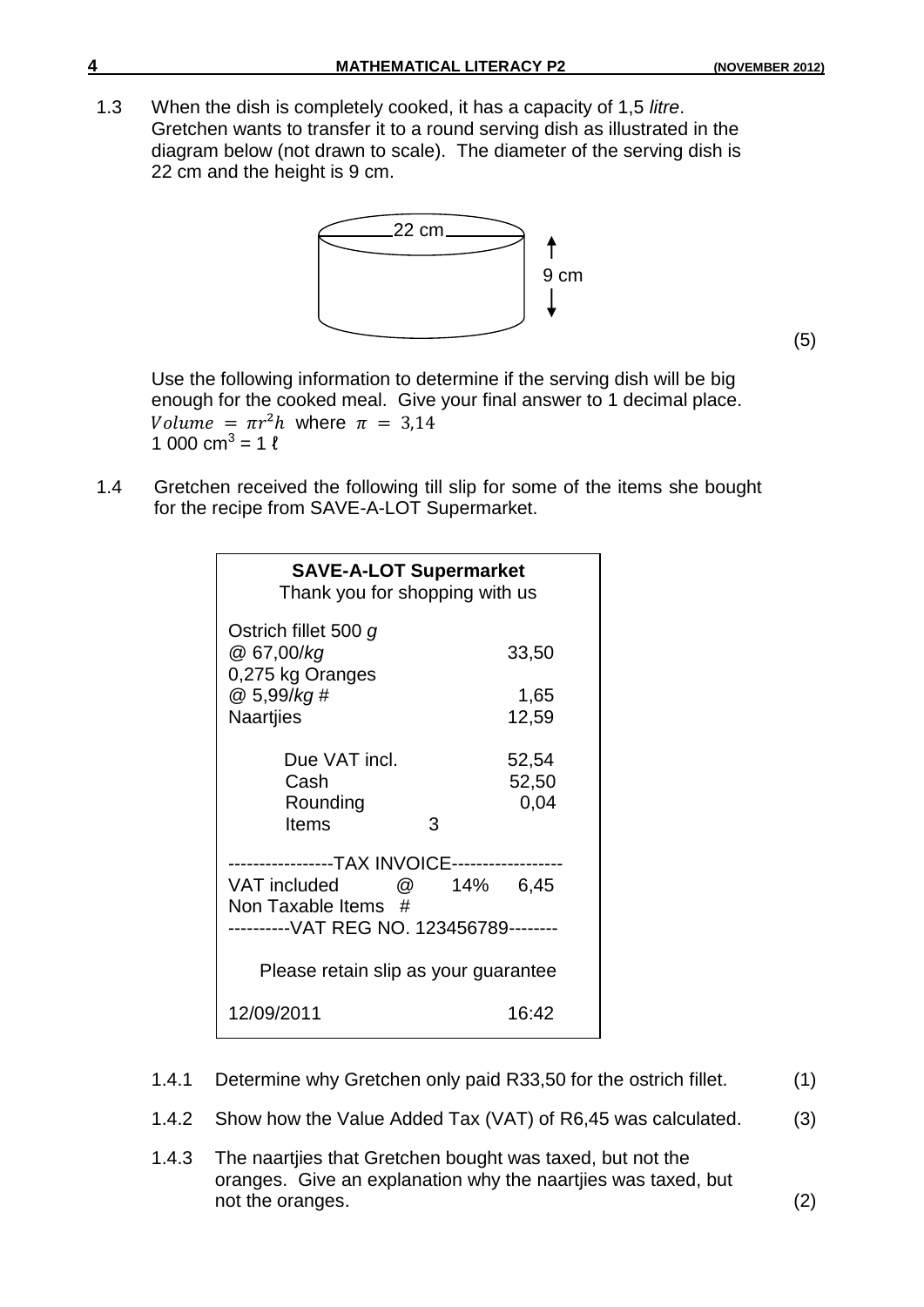| (NOVEMBER 2012) | <b>MATHEMATICAL LITERACY P2</b>                                                                                  |            |
|-----------------|------------------------------------------------------------------------------------------------------------------|------------|
| 1.4.4           | Explain what the meaning of rounding R0,04 on the till slip is.                                                  | (2)        |
| 1.4.5           | Explain why the till slip does not show any change due to<br>Gretchen.                                           | (2)        |
| 1.4.6           | What time of the day did Gretchen make the purchase? Give<br>evidence from the till slip to justify your answer. | (2)<br>[31 |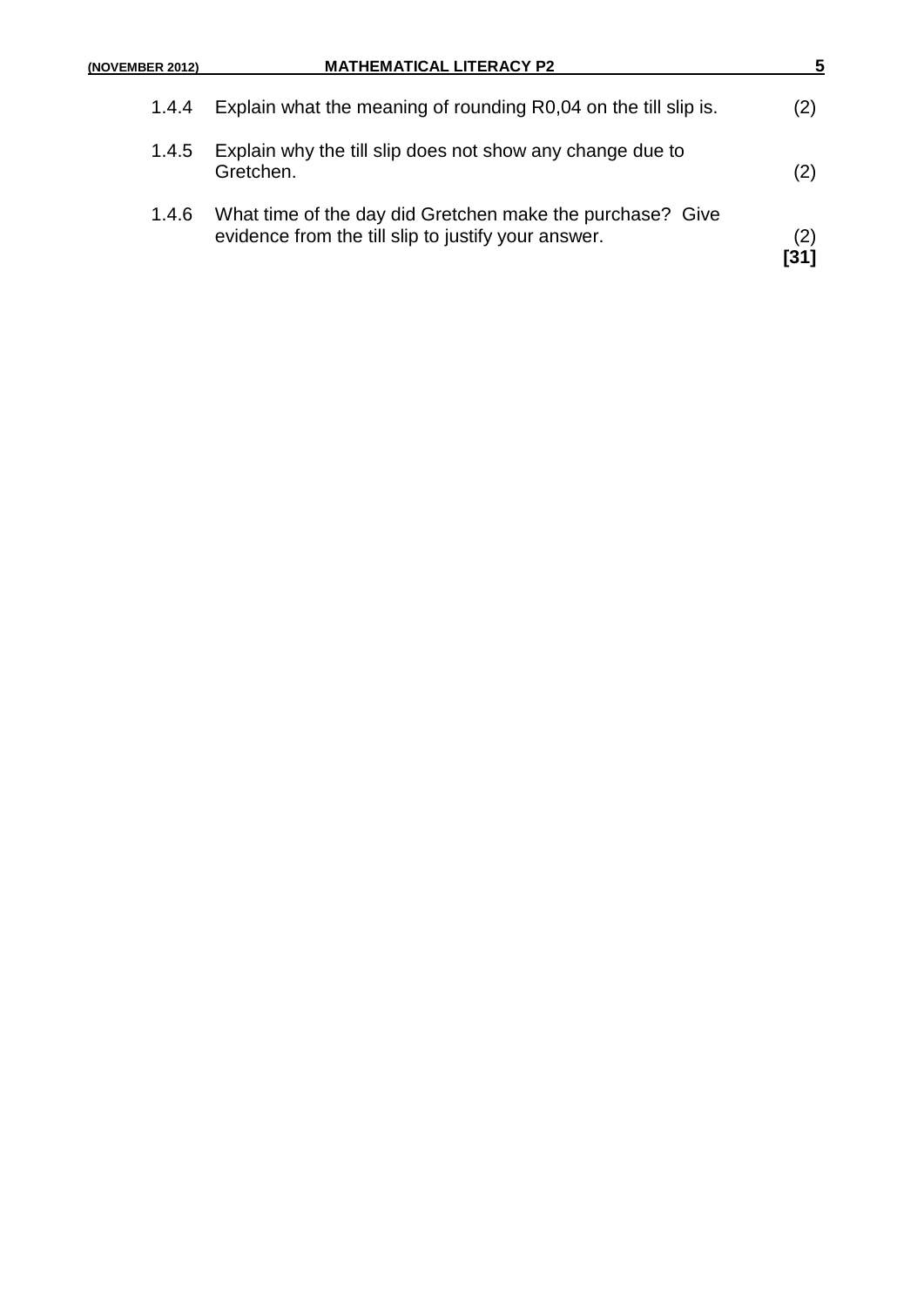2.1 Mondo is driving a second hand car for the past four years. Over these four years he managed to save 16% as a deposit of the price of the brand new car he wants to buy. He is interested in buying a 2011 Chevrolet Orlando 1,8 model.

Mondo visited the Delta Motor Dealer to purchase the car. The price of the car is R250 000.

For the purpose of this we are going to focus on the price of the car only (no other initial cost).

- 2.1.1 Calculate the amount Mondo saved for the deposit. (2)
- 2.1.2 Mondo managed to get a loan from a bank for the outstanding amount. He will repay the loan over 72 months at 9,5% per annum simple interest. Calculate how much Mondo will pay if it takes him exactly 72 months to repay the loan.

Use the formula:  $A = P(1 + ni)$  where;  $A = Final$  amount,  $P =$ Loan amount,  $n = number of years and$  $i = interest rate$  (5)

2.1.3 How much interest will Mondo pay on the loan? (2)

2.2 When a new car is bought, the owner must be aware of the fact that the value of the car depreciates. As soon as you drive your brand new car out of the showroom, it does not have the same value you bought it for.

Mondo learnt that the value of his car depreciates at a rate of 20% per annum. The following table shows the relationship between the value of the car and the number of years.

#### **Table 1**

| Year             |         |         | ັ       |         |
|------------------|---------|---------|---------|---------|
| Value in<br>Rand | 250 000 | 200 000 | 128 000 | 102 400 |

2.2.1 Calculate the missing value (A) by using the formula;  $A = P(1 - i)^n$ where;

 $A = Future value$ 

 $P = Original value$ 

 $i = interest rate$ 

 $n = number of years$  (3)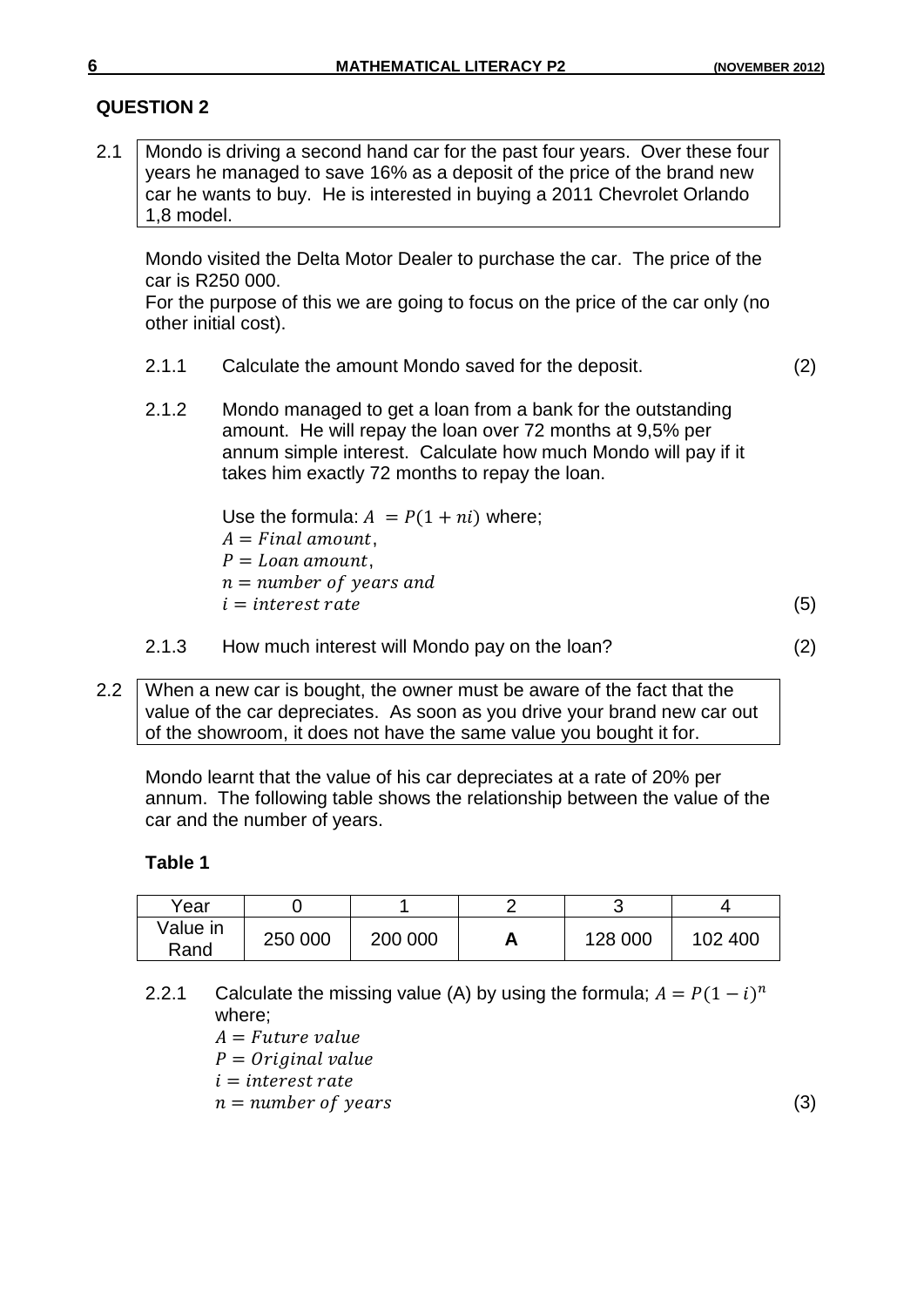| (NOVEMBER 2012) |  |  |  |
|-----------------|--|--|--|
|-----------------|--|--|--|

|     | 2.2.2 | Use the information in the table to draw a graph (ANNEXURE A)<br>that shows the relationship between the value of the car and the<br>number of years.                                                                 | (5) |
|-----|-------|-----------------------------------------------------------------------------------------------------------------------------------------------------------------------------------------------------------------------|-----|
|     | 2.2.3 | What type of proportion is illustrated by the table or graph?<br>Give a reason for your answer.                                                                                                                       | (2) |
| 2.3 |       | In the showroom there were different colours of the Chevrolet Orlando<br>that Mondo wants to buy (2 red, 3 silver, 4 grey and 5 black). What is the<br>probability that Mondo will choose a silver Chevrolet Orlando? | (2) |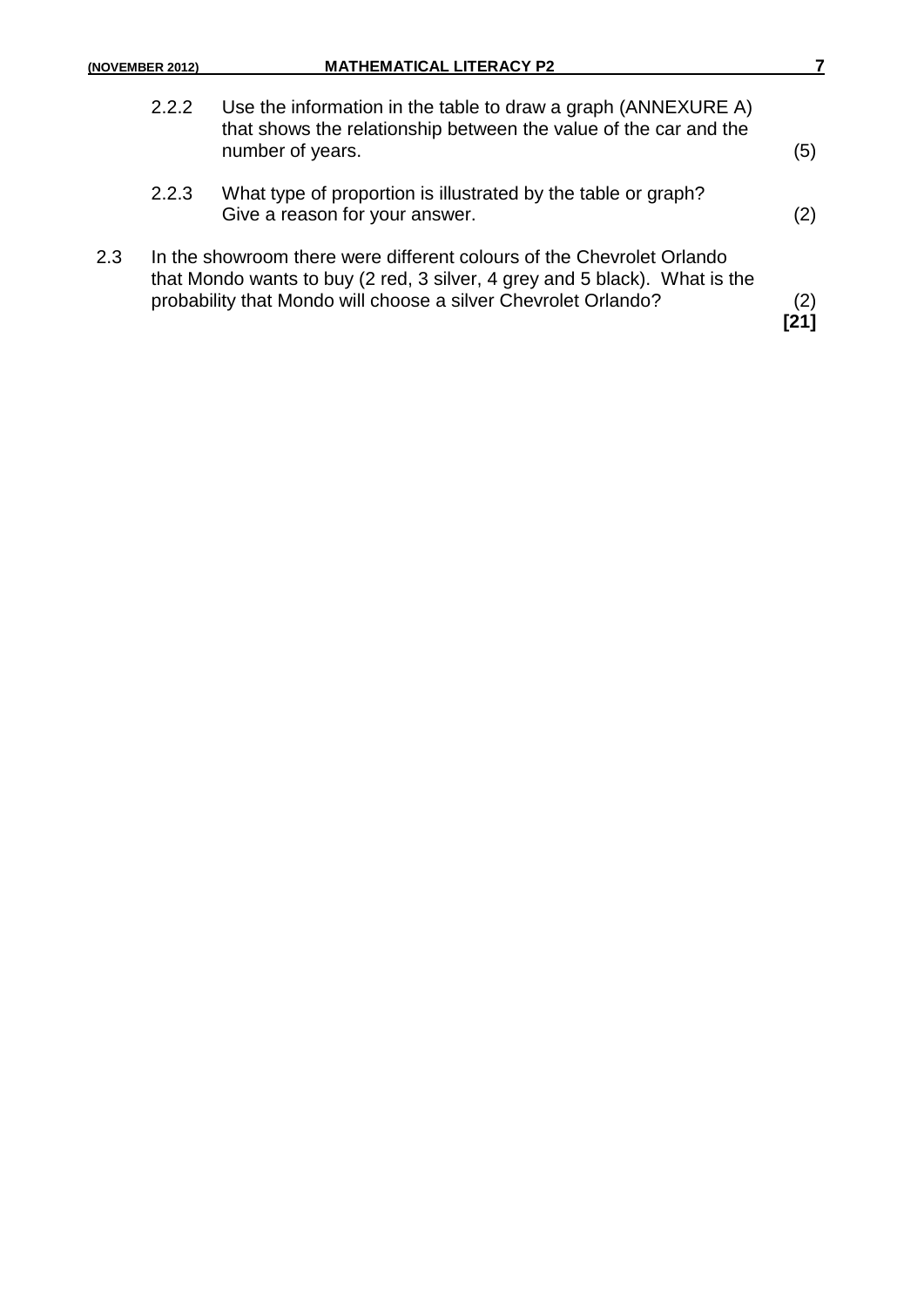3.1 During the first round of the 2011 Rugby World Cup the competing countries played in groups. They played every other team in their group only once. One of the groups (GROUP D) in the table below shows the possible games. The teams in GROUP D were Fiji (F), South Africa (SA), Samoa (S), Wales (W) and Namibia (N). Use the table to answer the questions below.

## **Table 2**

| <b>Teams</b> |            | <b>SA</b>   | S          | W          | N          |
|--------------|------------|-------------|------------|------------|------------|
|              | FF         | <b>FSA</b>  | <b>FS</b>  | <b>FW</b>  | <b>FN</b>  |
| <b>SA</b>    | <b>SAF</b> | <b>SASA</b> | <b>SAS</b> | <b>SAW</b> | <b>SAN</b> |
| $\mathbf{s}$ | <b>SF</b>  | <b>SSA</b>  | SS         | <b>SW</b>  | <b>SN</b>  |
| W            | WF         | <b>WSA</b>  | WS         | <b>WW</b>  | <b>WN</b>  |
| N            | ΝF         | <b>NSA</b>  | <b>NS</b>  | <b>NW</b>  | <b>NN</b>  |

|     | 3.1.1 |     | How many of the matches were not possible? Explain your<br>answer.                                                                                                                                | (2) |
|-----|-------|-----|---------------------------------------------------------------------------------------------------------------------------------------------------------------------------------------------------|-----|
|     | 3.1.2 |     | How many matches did not take place since the teams only played<br>each other once?                                                                                                               | (2) |
|     | 3.1.3 |     | How many matches did each team play?                                                                                                                                                              | (2) |
|     | 3.1.4 |     | What is the total number of matches played during this group<br>stage of the Rugby World Cup?                                                                                                     | (2) |
|     | 3.1.5 |     | What is the probability that a team won at least ONE of their<br>matches?                                                                                                                         | (2) |
|     | 3.1.6 |     | Calculate the probability that a team will win all their matches in<br>the group stage and proceed to the quarter finals. Take into<br>consideration that not one of the matches ended in a draw. | (2) |
| 3.2 |       |     | The final score of the match between South Africa and Fiji was<br>49 – 3 in favour of South Africa. A try is worth 5 points, a conversion 2<br>points and a penalty 3 points.                     |     |
|     | 3.2.1 | (a) | Write down a formula to show how the final score of a rugby<br>match is calculated. Use $(s)$ for final score, $(t)$ for tries, $(c)$ for<br>conversions and $(p)$ for penalties.                 | (3) |
|     |       | (b) | Use your formula in QUESTION 3.2.1 (a) to show how South<br>Africa's final score was calculated if they scored 6 tries,<br>5 conversions and 3 penalties.                                         | (2) |
|     | 3.2.2 |     | How did Fiji score their points?                                                                                                                                                                  | (1) |
|     |       |     |                                                                                                                                                                                                   |     |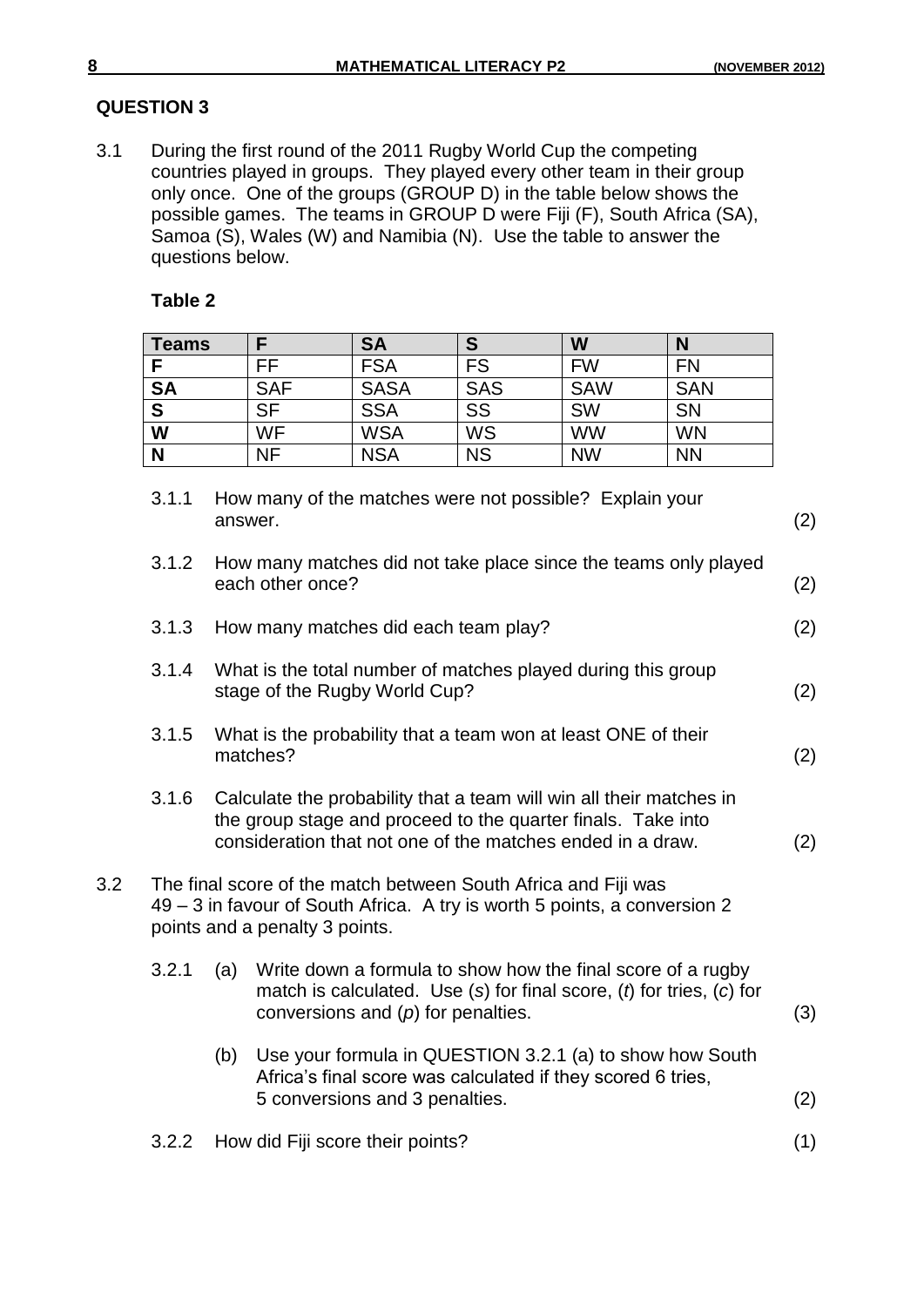3.3 The match between South Africa and Fiji was played at Wellington Regional Stadium in Wellington City, New Zealand. The ticket prices for this stadium for this specific match are listed in the table below in New Zealand Dollar (NZD).

#### **Table 3**

| <b>Category A</b> | <b>Category B</b> | <b>Category C</b> | <b>Category D</b> |
|-------------------|-------------------|-------------------|-------------------|
| 153 NZD           | 123 NZD           | 'NZL.<br>97       | $66$ N/L          |

3.3.1 Trevor, a South African citizen, bought a Category B ticket via the internet. When the ticket was bought the exchange rate was 1 ZAR (South African Rand) = 0,15761 NZD.

| Calculate how much he paid for this ticket in Rand (ZAR). | (3) |
|-----------------------------------------------------------|-----|
|-----------------------------------------------------------|-----|

3.3.2 When Trevor came back from New Zealand, he still had 200 NZD left and exchanges it to Rand (ZAR). The exchange rate at the time of exchanging was 1 NZD =  $R6,3450$  (ZAR). What was the value of 200 NZD in Rand (ZAR)? (2)

**[23]**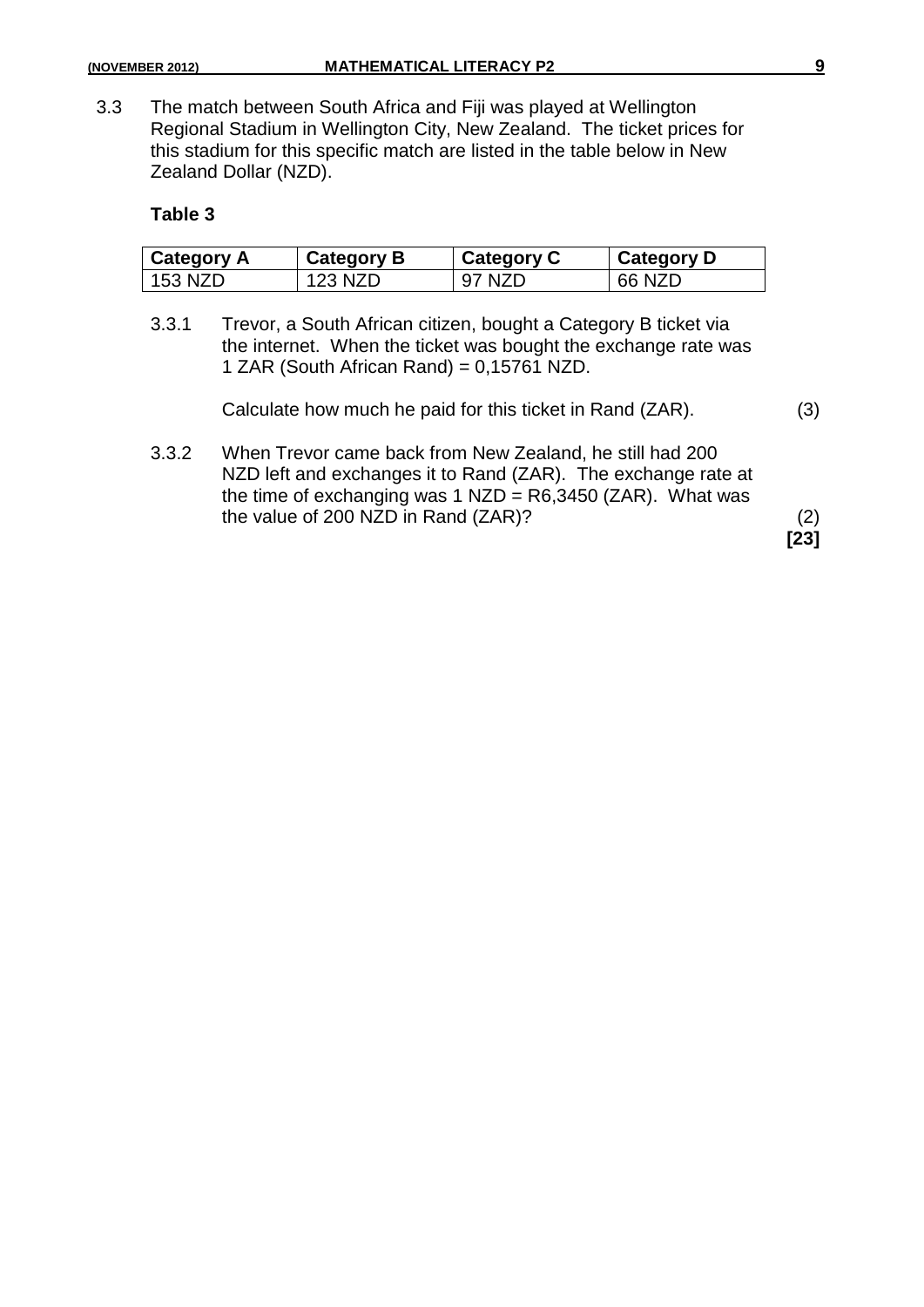4.1 | Shameeg, a Grade 11 learner, decided to sell Compact Discs (CDs). He wants to use the profit that he makes to fund his matric farewell costs. He bought CDs with R500 he received for his birthday. Take into consideration that Shameeg spends R30 towards transport costs.

The following graph shows his expenses and income for the CDs.



- 4.1.4 Give the coordinates of the point where the two graphs intersect. (2)
- 4.1.5 Give a name for the point where the two graphs intersect and explain what is meant by this intersection. (2)
- 4.1.6 Explain what can be noticed before the point that you have mentioned in QUESTION 4.1.5. Your explanation must refer to income and expenses. (2)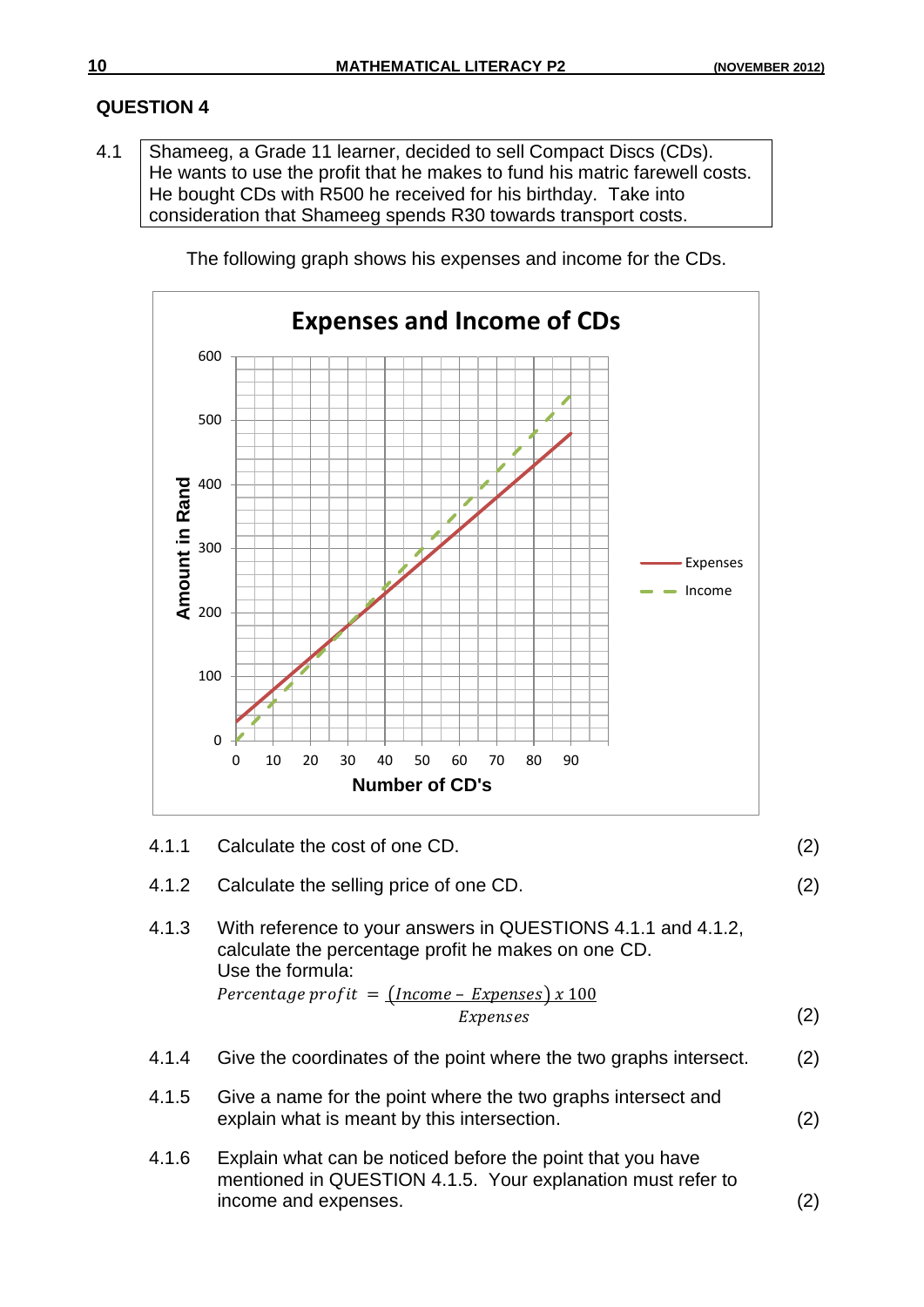- 4.1.7 The graph for expenses does not start at the origin (0;0). Explain why the graph does not start at the origin. (2)
- 4.2 Shameeg used the data of his sales for the month and drew the fivenumber summary below to analyse his sales of CDs during one month. Use this five-number summary to answer the questions below.

**Table 4**

| <b>Minimum</b>    | 5  |
|-------------------|----|
| <b>Quartile 1</b> | 15 |
| <b>Quartile 2</b> | 24 |
| <b>Quartile 3</b> | 37 |
| <b>Maximum</b>    | 42 |

- 4.2.1 What can we deduce from the first quartile (15) on the sales of the  $CDS?$  (2)
- 4.2.2 What can be deduced from the third quartile (37) on the sales of the number of CDs? (2)
- 4.2.3 Would you say Shameeg had a good month with the sales of the number of CDs? Explain your answer. (2)
- 4.3 The following is a drawing of a CD (not drawn to scale).



Shameeg read an article which stated that the area of a CD is 107,53  $\text{cm}^2$ . Use the diagram above where the diameter of outer circle is 118 mm and the radius of the inner circle 0,75 cm to help Shameeg to see if the statement is correct. Use the formula;  $A = \pi r^2$  where  $\pi = 3.14$ . Give you final answer in  $cm<sup>2</sup>$ . .  $(5)$ 

**[25]**

**TOTAL: 100**